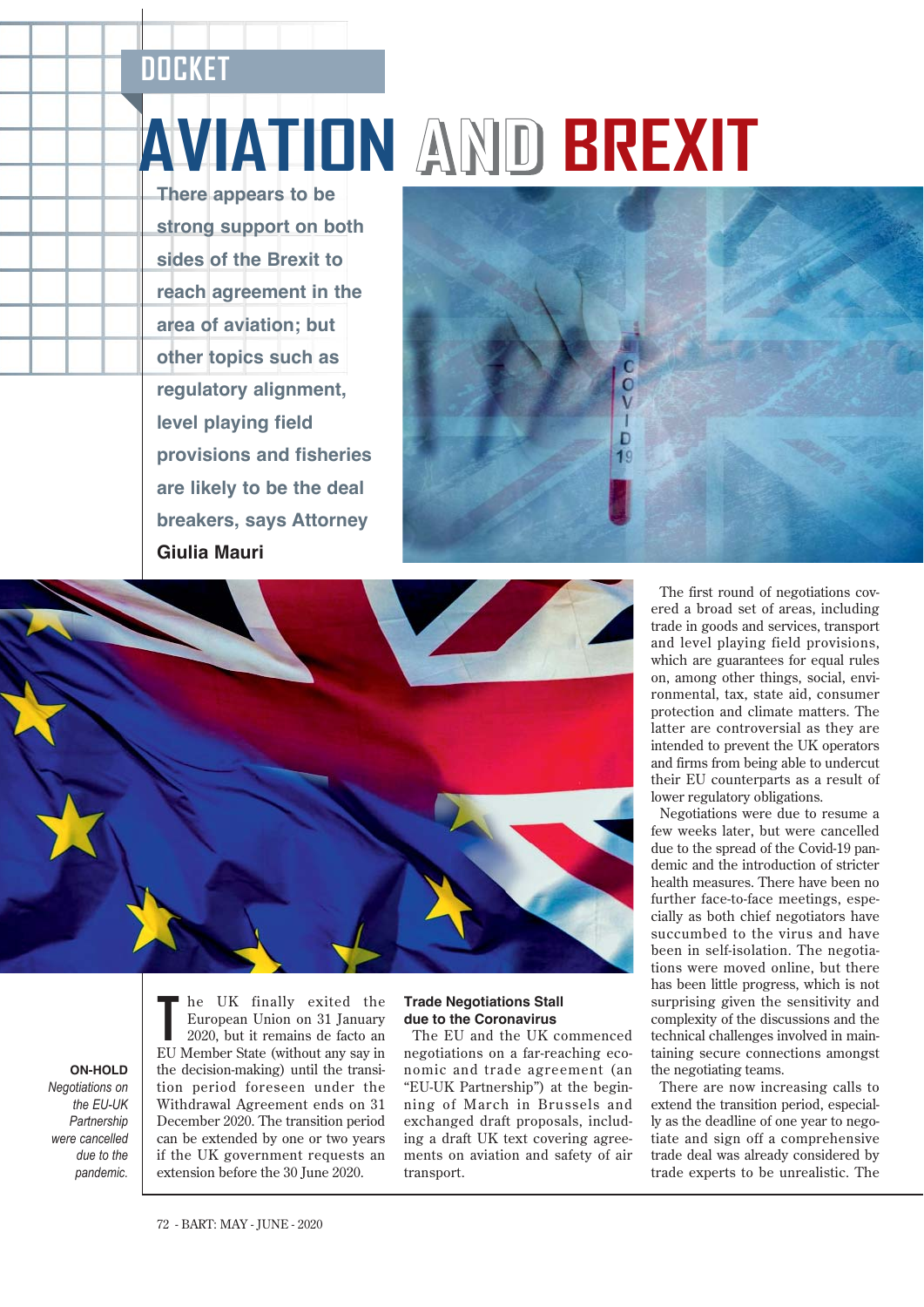UK government has, however, set its stall on Britain fully departing from the EU's jurisdiction by the end of the year and even enshrined the commitment in domestic law. It will, therefore, need not only to amend domestic law, but also lose one of the most cherished ambitions of Brexiters. This is likely to be a tough ask, but would be complemented by a Bilateral Aviation Safety Agreement (BASA) to minimize regulatory barriers for the aviation and aerospace industry and maintain high safety outcomes.

The EU's negotiating objectives that were adopted on 25 February 2020 envisage a deep bilateral agreement on aviation and aviation safety. The





given the current crisis, it seems hard to believe that the UK government would be prepared to risk having to deal with two crises in the same year; first, the economic and social fall-out arising from the coronavirus and, secondly, the potential economic damage of a 'Hard Brexit' if the EU and UK do not manage to reach a deal, which is a real prospect given the widely diverging negotiating objectives of both sides. An extension could, therefore, be on the cards if the EU and UK are not able to make substantial progress in their negotiations over the coming months because of the fallout from the coronavirus crisis. Companies should, nonetheless, remain vigilant to the possibility of a Hard Brexit.

#### **Negotiating Positions in Respect of the Aviation Sector**

The UK government set out its approach to negotiations with the EU in February 2020 and stated that it wanted to reach an agreement with the EU on a comprehensive air transport agreement (CATA). This would include provisions on liberalized market access for air services on a reciprocal basis, close co-operation to maintain high aviation security standards, and collaboration on air traffic management to ensure interoperability between UK and EU airspace. This EU's proposals would allow for continued connectivity and ensure a high level of aviation safety and security standards, air traffic management, and sector specific level playing field provisions to allow for open and fair competition, including appropriate and relevant consumer protection requirements and social standards.

The European Parliament, which also has to approve any EU-UK deal, has set out its 'asks' for the new partnership agreement with the UK. In a resolution of 12 February 2020, the EU Parliament stated that the EU and the UK should aim to ensure continued connectivity between the two territories, based on the requirement of reciprocity in mutual access to the transport markets and considering the difference in size of the two respective markets. The resolution calls for a comprehensive air transport agreement, but highlights that such an arrangement cannot amount to allowing the UK to participate in the Single Aviation Market via the back door.

There appears to be strong support on both sides to reach agreement in the area of aviation, but other topics such as regulatory alignment, level playing field provisions and fisheries are likely to be the deal breakers. If no overall deal can be reached, it may

then be necessary for the EU and the UK to conclude a narrow and bespoke aviation agreement, at least to maintain a certain level connectivity.

### **Implications**

EASA, the European Union Aviation Safety Agency, mandate and role as an agency of the EU with regulatory and executive tasks in the field of civil aviation safety is not altered in respect of the UK during the transition period. It continues to process applications from existing UK Civil Aviation Authority ("UK CAA") approval holders within the context of the early application process.

Although the UK could remain in the EASA system under a future aviation agreement, the UK government has indicated that it is the intention that the UK would withdraw from the agency. The UK Department for Transport stated recently that "being a member of the European Aviation Safety Agency is not compatible with the UK having genuine economic and political independence." On the basis of the current declarations of the UK government, it is intended that the UK CAA will take-over the regulatory functions without having EASA as a technical agent. This decision has been heavily criticized by many

**HEART** *European Parliament (left). London City Airport (right).*